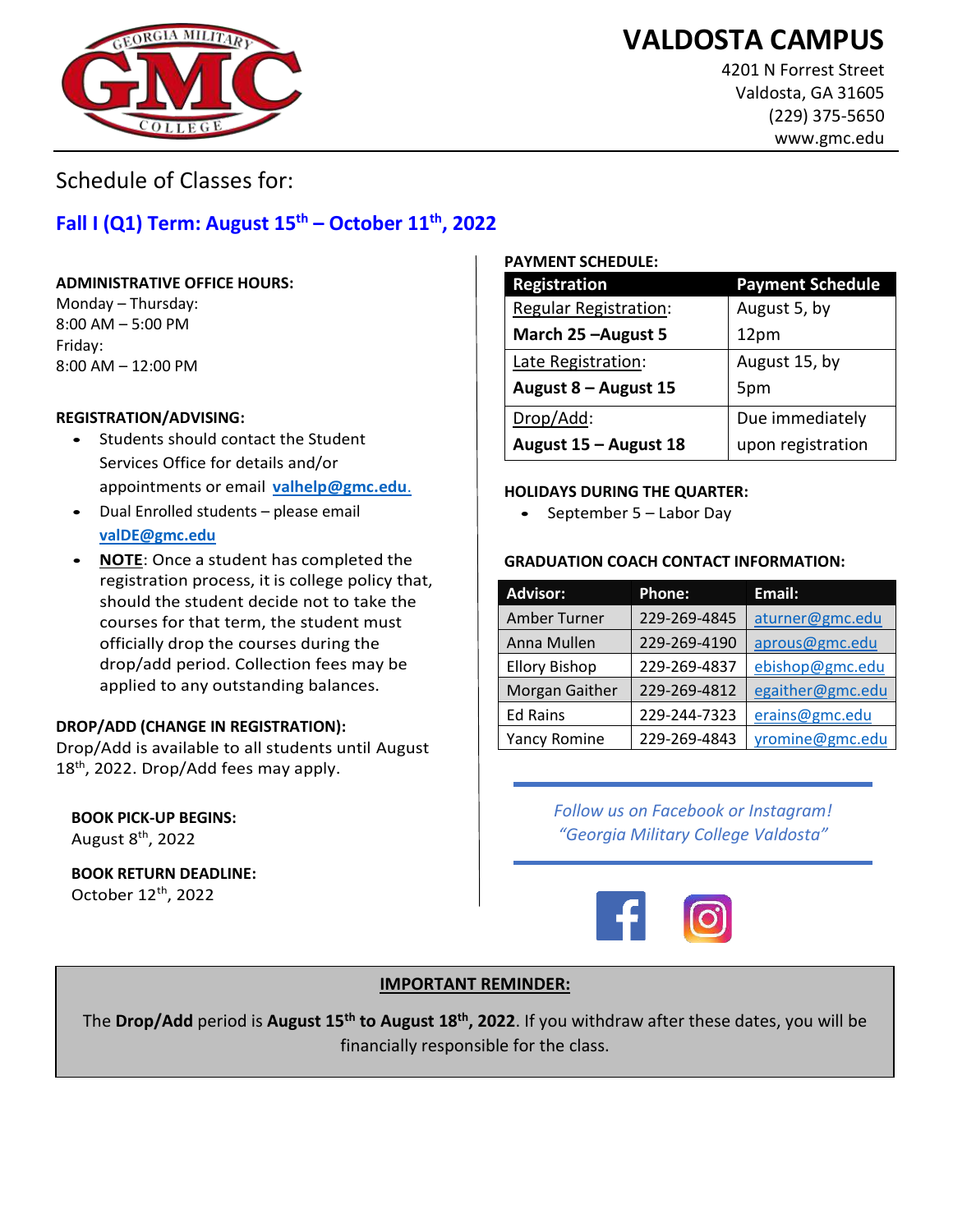## **VALDOSTA CAMPUS**

4201 N Forrest Street Valdosta, GA 31605 (229) 375-5650

ww.gmc.edu

### Schedule of Classes for:

### **Fall I (Q1) Term: August 15th – October 11th, 2022**

#### **FEES**

- •Application for Admission Fee *\$35*
- •Science Lab Fee *\$45*
- •Book Fee *\$15 per credit hour*
- •CIS 100 Level Classes *\$10\**
- •CIS 200 Level Classes *\$20\**
- •Drop/Add Fee *\$15*
- •Late Registration Fee *\$75\*\**
- •PED Classes *\$15*
- •PER-101 Classes *\$6*
- •Returned Check Fee *\$25*
- •Late Book Fee *\$25*
- •Book Replacement Fee *Varies*

\*Fee charged for classes held on Valdosta Campus only. \*\*Any course changes after the regular registration period will result in a late registration or drop/add charge.

#### **STUDENT SERVICES**

Financial Services Office hours are: 8:00 AMto 5:00 PM Monday through Thursday, and Friday from 8:00 AM to 12:00 PM. Appointments may be made at the counter or by telephone (229) 375-5651.

#### **TUITION ASSISTANCE**

Military tuition assistance of 100% is available. Military tuition assistance forms should be completed before registering for class. Call (229) 257-3854 or (229) 244-7323 for the availability date of tuition assistance for the term.

#### **VA BENEFITS**

A GMC certifying official, **Mr. Ed Rain**s in Room 405 on Fridays from 8am-12pm, can assist with Veteran's benefits processing.

#### **PELL GRANT/FAFSA**

Awards are based on a determination of need by the Federal Department of Education, considering the financial status of the student and parents. Students are responsible for providing documentation requested by the Financial Aid office to complete the financial aid process.

#### **HOPE SCHOLARSHIP**

The HOPE Scholarship is available to Georgia residents who meet the criteria set by the state. Please contact the Student Services office for specific rules and policies.

#### **SECOND CHANCE HOPE**

Second Chance HOPE is available to Georgia residents who meet qualifying criteria. Please contact the Student Services office for specific rules and policies.

#### **STUDENT LOANS**

Federal guaranteed student loans are available. See your graduation coach.

#### **STATUS LETTERS**

Status letters will be processed after the Drop/Add period ends.

#### **WITHDRAWAL/DROP POLICY**

Students are responsible for completion of all steps required to withdraw from a class. When students miss deadlines, policies apply that may penalize them. When students register for classes, they have entered into a contractual agreement and are obligated to pay Georgia Military College for any courses on that contract at the time of registration. After students have registered, they must complete a Change in Registration form to remove/change that contract. After the drop/add period ends, students may withdraw from class and are financially responsible for that class. Collection fees may be applied to all outstanding balances.

#### **ATTENDANCE INFORMATION**

Students are responsible for knowing and abiding by the attendance policy for each class in which they are enrolled. Failure to attend class may result in an instructor-initiated withdrawal and the grade of IU.

#### **GRADUATION**

Students who plan to complete degree requirements during the term should contact their graduation coach.

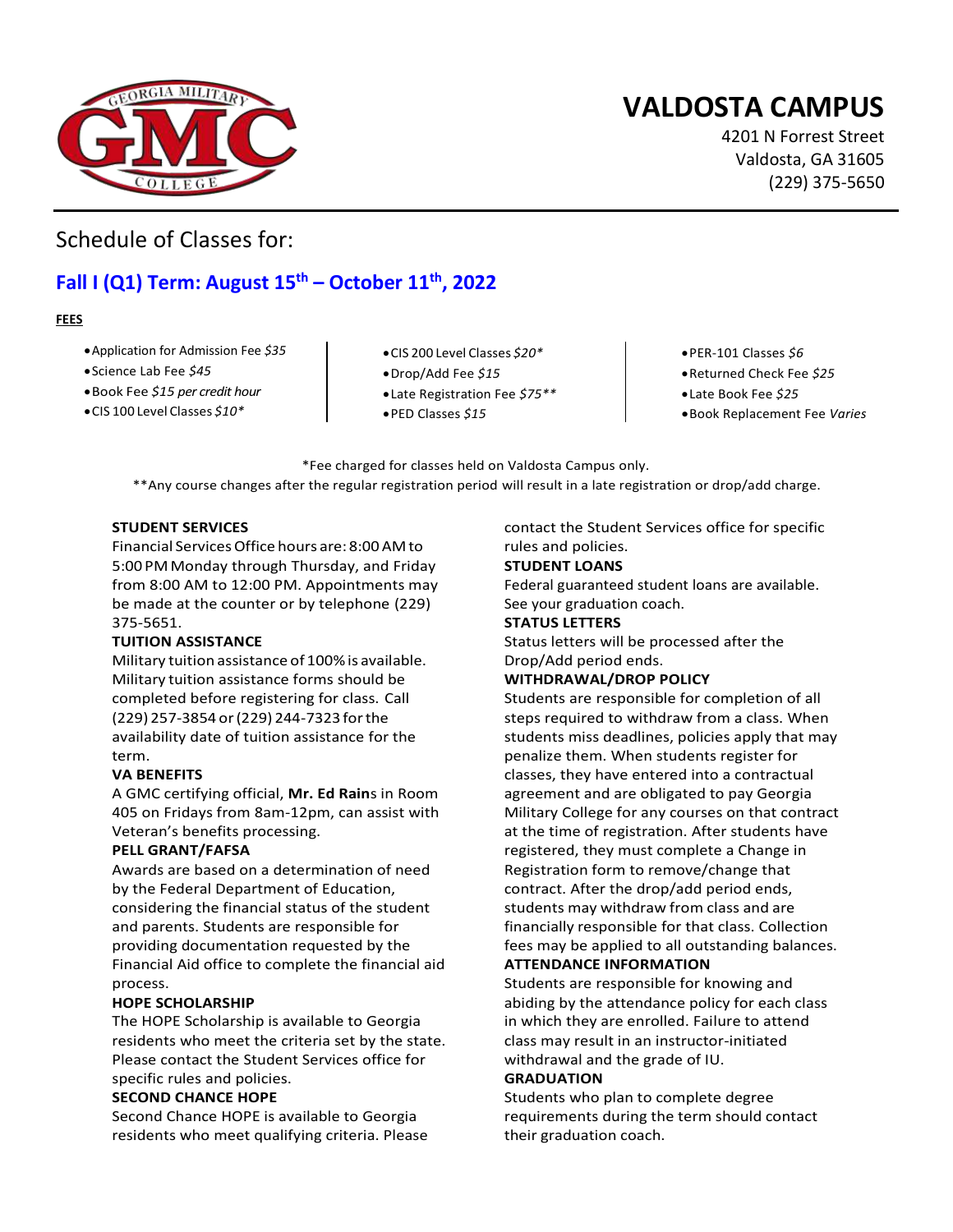# **Flexibility of Course Formats Offered at GMC**

### **IN-SEAT**

**Traditional course that** meets exclusively in person with a professor at a physical campus for a traditional experience with full local campus support.

### **HYBRID**

Course contains a combination of in-seat learning at a scheduled time as well as online learning components to compensate for reduced in-seat hours.

## **REMOTE LEARNING**

Course is a live interactive class at scheduled times in a classroom with a professor. Students can participate in the course via streaming services from their personal computer at home, in person from the broadcasting campus, or from a classroom or lab at any GMC location.

## **ONLINE**

Course allows for a fully online and more flexible learning experience via their personal computer from the students' location of choice. These courses involve a professor, virtual learning materials, and group work.

Discuss these course options with your academic advisor today!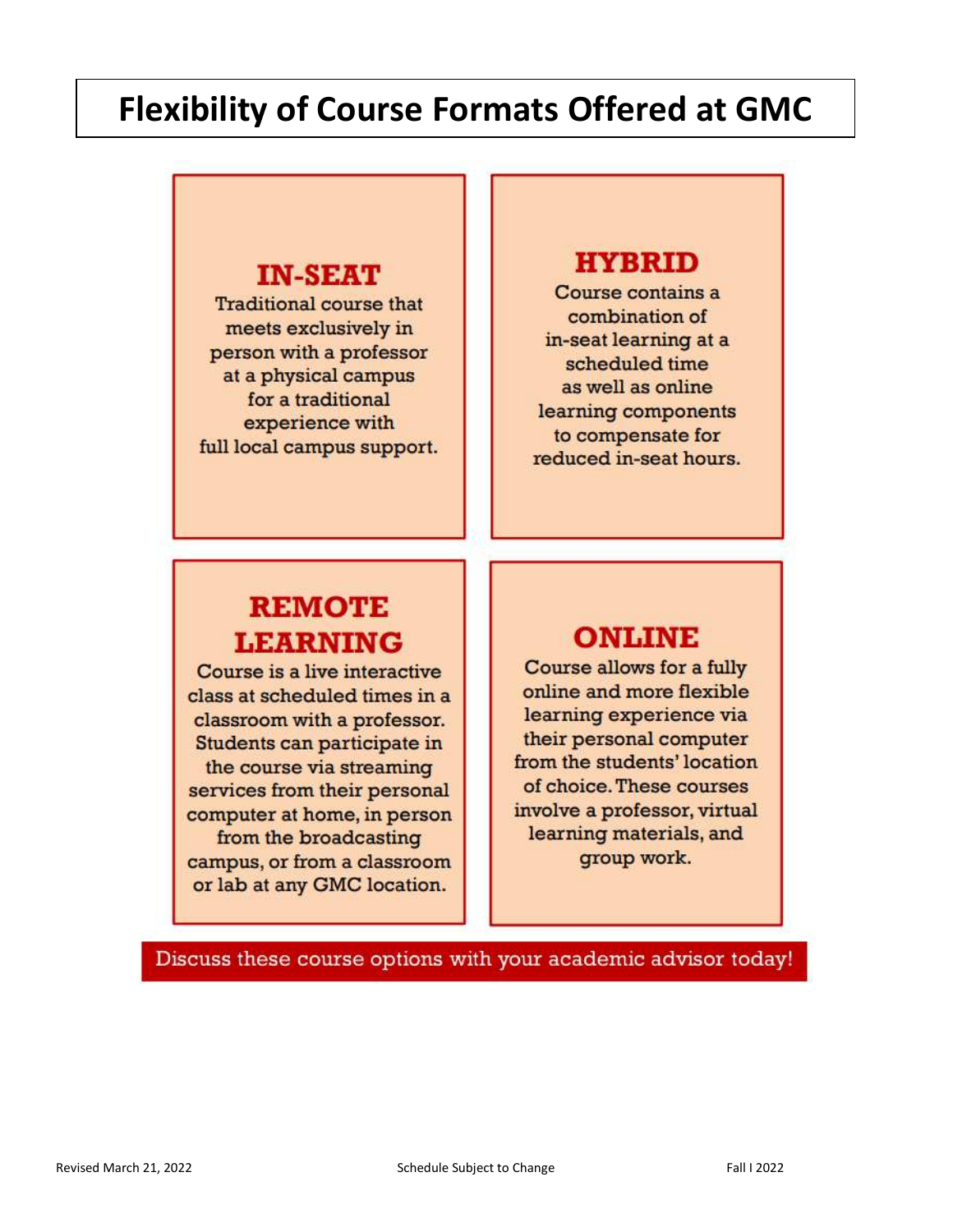## **In-Seat Classes Offered for: Fall I (Q1) Term: August 15th – October 11th, 2022**

| Times                            | Days                | Content                    | Course          | Section | Title                                                  | <b>Hrs</b>     | Instructor      | Room |
|----------------------------------|---------------------|----------------------------|-----------------|---------|--------------------------------------------------------|----------------|-----------------|------|
| 8:20AM-9:25AM                    | TTh/TThF            | Hybrid                     | <b>BIO-105</b>  | 7032H   | <b>Environmental Studies</b>                           | 5              | Wright, C.      | 206  |
| 8:20AM-9:25AM                    | <b>TThF</b>         | Lecture/Lab                | <b>BIO-123</b>  | 70321   | General Biology I*                                     | 6              | Childers, P.    | 2512 |
| 8:20AM-10:40AM                   | <b>MW</b>           | Lecture/Lab                |                 |         |                                                        |                |                 |      |
| 8:20AM-9:25AM                    | <b>MTWThF</b>       | Lecture                    | COM-201         | 70321   | <b>Public Speaking</b>                                 | 5              | Gosier, A.      | 2207 |
| 8:20AM-9:25AM                    | MWF/MW              | Hybrid                     | <b>EDN-216</b>  | 7032H   | Diversity in Educational Settings                      | 5              | Lindner, B.     | 2303 |
| 8:20AM-9:25AM                    | <b>MTWThF</b>       | Lecture                    | <b>ENG-101</b>  | 70321   | Composition I*                                         | 5              | Harris, W.      | 409  |
| 8:20AM-9:25AM                    | <b>MTWThF</b>       | Lecture                    | <b>ENG-102</b>  | 70321   | Composition II*                                        | 5              | Dickson, S.     | 415  |
| 8:20AM-9:25AM                    | MWF/MW              | Hybrid                     | <b>ENG-201</b>  | 0032H   | World Literature I*                                    | 5              | Routsong, K.    | 218  |
| 8:20AM-9:25AM                    | <b>MTWThF</b>       | Lecture                    | <b>HIS-122</b>  | 70321   | American History II                                    | 5              | Boyer, W.       | 2205 |
| 8:20AM-9:25AM                    | <b>MTWThF</b>       | Lecture                    | MAT-109         | 70321   | College Algebra*                                       | 5              | Santicola, S.   | 210  |
| 8:20AM-9:25AM                    | <b>MTWThF</b>       | Lecture                    | <b>MAT-200</b>  | 70321   | Applied General Probability and<br>Statistics*         | 5              | Nikolaychuk, K. | 2507 |
| 8:20AM-9:25AM                    | TTh                 | Lecture                    | PED-125         | 70321   | <b>Fitness Walking</b>                                 | $\overline{2}$ | Green, L.       | 2307 |
| 8:20AM-9:25AM                    | <b>TTh</b>          | Hybrid                     | PER-101         | 7032H   | <b>College Success</b>                                 | $\overline{3}$ | Routsong, K.    | 417  |
| 8:20AM-9:25AM                    | <b>MTWThF</b>       | Lecture/Lab                | PHY-111         | 70321   | General Physics I*                                     | 6              | Burton, T. W.   | 211  |
| 1:25PM-3:50PM                    | т                   | Lecture/Lab                |                 |         |                                                        |                |                 |      |
| 8:20AM-9:25AM                    | MWF/MW              | Hybrid                     | <b>PLS-101</b>  | 7032H   | Intro. to American Government                          | 5              | Wilcox, I.      | 213  |
| 8:20AM-9:25AM                    | <b>MTWThF</b>       | Lecture                    | PSY-200         | 70321   | Intro. to Psychology                                   | 5              | Conway, K.      | 413  |
|                                  |                     |                            |                 |         |                                                        |                |                 |      |
| 9:35AM-10:40AM                   | TTh/TThF            | Hybrid/Lab                 | <b>BIO-124</b>  | 7033H   | General Biology II*#                                   | 6              | Wright, C.      | 406  |
| 8:20AM-10:40AM                   | <b>MW</b>           | Hybrid/Lab                 | <b>BIO-299</b>  | 70331   |                                                        |                |                 |      |
| 9:35AM-10:40AM                   | <b>MWF</b><br>TTh   | Lecture/Lab<br>Lecture/Lab |                 |         | Microbiology*                                          | 6              | Stiles, C.      | 408  |
| 8:20AM-10:40AM                   | TTh/TThF            | Hybrid                     | <b>COM-210</b>  | 7033H   |                                                        | 5              | Gosier, A.      | 2207 |
| 9:35AM-10:40AM                   | <b>MTWThF</b>       | Lecture                    | <b>ENG-099</b>  | 70331   | Introduction to Mass Communication*<br>LSS English II* | 5              | Dickson, S.     | 415  |
| 9:35AM-10:40AM<br>9:35AM-10:40AM | MWF/MW              | Hybrid                     | <b>ENG-101</b>  | 0033H   | Composition I*                                         | 5              | Harris, W.      | 218  |
| 9:35AM-10:40AM                   | TTh/TThF            | Hybrid                     | <b>ENG-102</b>  | 7033H   | Composition II*                                        | 5              | Routsong, K.    | 417  |
| 9:35AM-10:40AM                   | <b>MTWThF</b>       | Lecture                    | HIS-121         | 70331   | American History I                                     | 5              | TBA             | 416  |
| 9:35AM-10:40AM                   | <b>MTWThF</b>       | Lecture                    | <b>MAT-094</b>  | 70331   | College Prep Algebra I                                 | 5              | Burkhalter, G.  | 2305 |
| 9:35AM-10:40AM                   | <b>MTWThF</b>       | Lecture                    | <b>MAT-109</b>  | 70331   | College Algebra*                                       | 5              | Nikolaychuk, K. | 2507 |
|                                  | <b>MTWThF</b>       | Lecture                    | MAT-109         | 00332   | College Algebra*                                       | 5              | Santicola, S.   | 2201 |
| 9:35AM-10:40AM                   | <b>MTWThF</b>       | Lecture                    | <b>MAT-112</b>  | 00331   | Precalculus*                                           | 5              | Burton, T. W.   | 211  |
| 9:35AM-10:40AM<br>9:35AM-10:40AM | <b>MW</b>           | Hybrid                     | PER-101         | 7033H   | <b>College Success</b>                                 | 3              | Routsong, K.    | 417  |
| 9:35AM-10:40AM                   | <b>TTh</b>          | Hybrid                     | <b>PER-201</b>  | 7033H   | <b>Critical Thinking and Character</b>                 | $\overline{3}$ | Green, L.       | 2307 |
|                                  |                     |                            |                 |         | Development                                            |                |                 |      |
| 9:35AM-10:40AM                   | <b>MTWThF</b>       | Lecture                    | PLS-101         | 70331   | Intro. to American Government                          | 5              | Wilcox, I.      | 213  |
| 9:35AM-10:40AM                   | TTh/TThF            | Hybrid                     | PSY-203         | 7033H   | Human Growth and Development                           | 5              | Conway, K.      | 413  |
| 9:35AM-10:40AM                   | TTh/TThF            | Hybrid                     | SPA-101         | 0033H   | <b>Elementary Spanish I</b>                            | 5              | Davis, K.       | 218  |
|                                  |                     |                            |                 |         |                                                        |                |                 |      |
| 10:50AM-11:55AM<br>1:25PM-3:50PM | <b>MTWThF</b><br>Th | Lecture/Lab<br>Lecture/Lab | <b>BIO-123</b>  | 70341   | General Biology I*                                     | 6              | Stiles, C.      | 2512 |
| 10:50AM-11:55AM<br>1:25PM-4:10PM | MWF/MW<br>М         | Hybrid/Lab<br>Hybrid/Lab   | <b>BIO-124</b>  | 7034H   | General Biology II*#                                   | 6              | Childers, P.    | 408  |
| 10:50AM-11:55AM                  | <b>MTWThF</b>       | Lecture/Lab                | <b>BIO-207</b>  | 70341   | Human Anatomy & Physiology I*                          | 6              | Wright, C.      | 406  |
| 1:25PM-3:50PM                    | Th                  | Lecture/Lab                |                 |         |                                                        |                |                 |      |
| 10:50AM-11:55AM                  | MWF/MW              | Hybrid                     | <b>BUS-206A</b> | 7034H   | Legal Environment of Business                          | 5              | Arrington, K.   | 206  |
| 10:50AM-11:55AM                  | TTh/TThF            | Hybrid                     | <b>COM-220</b>  | 0034H   | Interpersonal Communication*                           | 5              | Gosier, A.      | 2201 |
| 10:50AM-11:55AM                  | <b>MTWThF</b>       | Lecture                    | <b>ENG-101</b>  | 70341   | Composition I*                                         | 5              | Dickson, S.     | 415  |
| 10:50AM-11:55AM                  | <b>MTWThF</b>       | Lecture                    | <b>ENG-202</b>  | 70341   | World Literature II*                                   | 5              | Harris, W.      | 409  |
| 10:50AM-11:55AM                  | <b>MTWThF</b>       | Lecture                    | <b>MAT-095</b>  | 70341   | College Prep Algebra II                                | 5              | Burkhalter, G.  | 2305 |
| 10:50AM-11:55AM                  | <b>MTWThF</b>       | Lecture                    | <b>MAT-109</b>  | 70341   | College Algebra*                                       | 5              | Burton, T. W.   | 210  |
| 10:50AM-11:55AM                  | TTh/TThF            | Hybrid                     | MAT-109         | 7034H   | College Algebra*                                       | 5              | Santicola, S.   | 213  |
| 10:50AM-11:55AM                  | <b>MTWThF</b>       | Hybrid                     | <b>MAT-201</b>  | 0034H   | Calculus I*#                                           | 6              | Nikolaychuk, K. | 211  |
| 10:50AM-11:55AM                  | <b>MW</b>           | Hybrid                     | PER-101         | 7034H   | <b>College Success</b>                                 | 3              | Green, L.       | 2307 |
| 10:50AM-11:55AM                  | TTh                 | Hybrid                     | PER-101         | 7034J   | <b>College Success</b>                                 | 3              | Lindner, B.     | 2303 |
| 10:50AM-11:55AM                  | TTh                 | Hybrid                     | <b>PER-201</b>  | 7034H   | <b>Critical Thinking and Character</b><br>Development  | 3              | Turner, A.      | 416  |
| 10:50AM-11:55AM                  | MWF/MW              | Hybrid                     | PLS-101         | 0034H   | Intro. to American Government                          | 5              | Wilcox, I.      | 218  |
| 10:50AM-11:55AM                  | MWF/MW              | Hybrid                     | PSY-200         | 7034H   | Intro. to Psychology                                   | 5              | Conway, K.      | 413  |
| 10:50AM-11:55AM                  | MWF/MW              | Hybrid                     | SOC-200         | 0034H   | Intro. to Sociology                                    | 5              | Taylor, R.      | 2201 |
| 12:05PM-2:25PM                   | MW                  | Lecture/Lab                | <b>BIO-208</b>  | 70351   | Human Anatomy & Physiology II*                         | 6              | Wright, C.      | 406  |
| 12:05PM-1:10PM                   | <b>TThF</b>         | Lecture/Lab                |                 |         |                                                        |                |                 |      |
| 12:05PM-1:10PM                   | <b>MTWThF</b>       | Lecture/Lab                | BIO-211         | 70351   | Principles of Biology I*                               | 6              | Stiles, C.      | 408  |
| 1:25PM-3:50PM                    | W                   | Lecture/Lab                |                 |         |                                                        |                |                 |      |
| 12:05PM-1:10PM                   | TTh/TThF            | Hybrid                     | <b>ENG-101</b>  | 7035H   | Composition I*                                         | 5              | Dickson, S.     | 415  |
| 12:05PM-1:10PM                   | MWF/MW              | Hybrid                     | ENG-102         | 7035H   | Composition II*                                        | 5              | Harris, W.      | 409  |
| 12:05PM-1:10PM                   | TTh/TThF            | Hybrid                     | HIS-121         | 0035H   | American History I                                     | 5              | Boyer, W.       | 2201 |
|                                  |                     |                            |                 |         |                                                        |                |                 |      |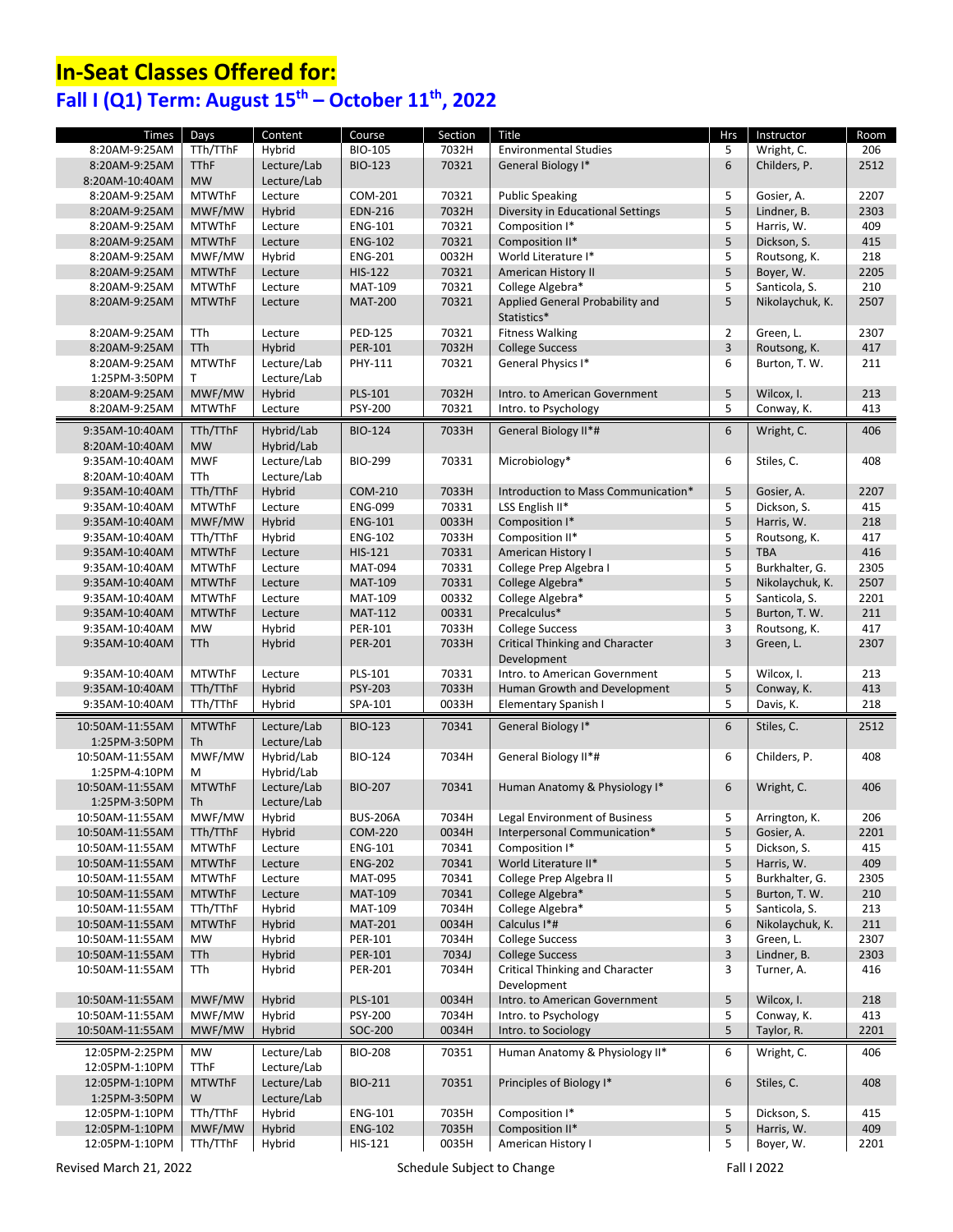| Times          | Days                   | Content     | Course         | Section        | Title                                  | <b>Hrs</b>     | Instructor      | Room        |
|----------------|------------------------|-------------|----------------|----------------|----------------------------------------|----------------|-----------------|-------------|
| 12:05PM-1:10PM | TTh                    | Hybrid      | PER-101        | 7035H          | <b>College Success</b>                 | 3              | Bishop, E.      | 210         |
| 12:05PM-1:10PM | TTh/TThF               | Hybrid      | <b>PSY-200</b> | 0035H          | Intro. to Psychology                   | 5              | Conway, K.      | 218         |
| 12:05PM-1:10PM | TTh                    | Lecture     | <b>WEL-154</b> | 70351          | Wellness                               | $\overline{2}$ | Green, L.       | 2307        |
|                |                        |             |                |                |                                        |                |                 |             |
| 1:15PM-2:35PM  | <b>MW</b><br><b>MW</b> | Hybrid      | <b>MAT-109</b> | 7036H<br>0036H | College Algebra*                       | 5<br>5         | Nikolaychuk, K. | 2507<br>211 |
| 1:15PM-2:35PM  |                        | Hybrid      | <b>MAT-200</b> |                | Applied General Probability and        |                | Burton, T. W.   |             |
|                |                        |             |                |                | Statistics*                            |                |                 |             |
| 2:00PM-2:55PM  | TWTh                   | Hybrid      | <b>ENG-101</b> | 7037H          | Composition I*                         | 5              | <b>TBA</b>      | 218         |
| 2:00PM-2:55PM  | <b>TWTh</b>            | Hybrid      | HIS-121        | 7037H          | American History I                     | 5              | Boyer, W.       | 2205        |
| 2:00PM-2:55PM  | TWTh                   | Hybrid      | PLS-101        | 7037H          | Intro. to American Government          | 5              | Wilcox, I.      | 213         |
| 4:05PM-5:10PM  | <b>TTh</b>             | Lecture     | <b>WEL-154</b> | 70391          | Wellness                               | $\overline{2}$ | Green, L.       | 2307        |
| 6:40PM-8:00PM  | <b>MW</b>              | Hybrid      | ACC-202        | 7040H          | Principles of Accounting II*           | 5              | Pellitteri, T.  | 206         |
| 5:15PM-8:00PM  | <b>MW</b>              | Hybrid/Lab  | <b>BIO-123</b> | 7040H          | General Biology I*#                    | 6              | Breit, J.       | 2512        |
| 5:15PM-8:00PM  | <b>TTh</b>             | Hybrid/Lab  | <b>BIO-207</b> | 7040H          | Human Anatomy & Physiology I*#         | 6              | Burroughs, J.   | 406         |
| 5:15PM-8:00PM  | <b>MW</b>              | Hybrid/Lab  | <b>BIO-299</b> | 7040H          | Microbiology*#                         | 6              | Childers, P.    | 406         |
| 5:20PM-8:00PM  | Τ                      | Hybrid      | COM-201        | 0040H          | <b>Public Speaking</b>                 | 5              | Gosier, A.      | 2201        |
| 5:20PM-8:00PM  | M                      | Hybrid      | <b>EDN-236</b> | 7040H          | <b>Teaching and Learning</b>           | 5              | Storey, R.      | 407         |
| 5:20PM-8:00PM  | M                      | Hybrid      | <b>ENG-102</b> | 0040H          | Composition II*                        | 5              | Dickson, S.     | 218         |
| 5:20PM-8:00PM  | W                      | Hybrid      | <b>ENG-201</b> | 0040H          | World Literature I*                    | 5              | Routsong, K.    | 218         |
| 5:20PM-8:00PM  | M                      | Hybrid      | HIS-121        | 7040H          | American History I                     | 5              | Boyer, W.       | 2205        |
| 5:20PM-8:00PM  | <b>MW</b>              | Lecture     | <b>MAT-095</b> | 70401          | College Prep Algebra II                | 5              | <b>TBA</b>      | 210         |
| 5:20PM-8:00PM  | <b>MW</b>              | Lecture     | <b>MAT-109</b> | 00401          | College Algebra*                       | 5              | Santicola, S.   | 211         |
| 5:20PM-8:00PM  | W                      | Hybrid      | MGT-210        | 0040H          | Management and Organization            | 5              | Rains, E.       | 2201        |
| 5:20PM-7:30PM  | M                      | Hybrid      | PER-101        | 7040H          | <b>College Success</b>                 | 3              | Rains, E.       | 213         |
| 5:20PM-8:00PM  | W                      | Hybrid      | PLS-101        | 7040H          | Intro. to American Government          | 5              | Wilcox, I.      | 213         |
| 5:20PM-8:00PM  | Τ                      | Hybrid      | PSY-203        | 0040H          | Human Growth and Development           | 5              | Conway, K.      | 413         |
| 5:20PM-8:00PM  | M                      | Hybrid      | SPA-102        | 0040H          | <b>Elementary Spanish II</b>           | 5              | Davis, K.       | 2201        |
| 5:20PM-8:05PM  | <b>MWTh</b>            | Lecture/Lab | CHE-121        | 7042H          | Principles of Chemistry I              | 6              | Baptiste, L.    | 408         |
| 5:20PM-8:00PM  | <b>TTh</b>             | Lecture     | <b>BIO-105</b> | 70441          | <b>Environmental Studies</b>           | 5              | Omiteru, E.     | 206         |
| 5:15PM-6:35PM  | TTh                    | Hybrid      | <b>ENG-101</b> | 0044H          | Composition I*                         | 5              | Harris, W.      | 218         |
| 5:20PM-8:00PM  | <b>TTh</b>             | Lecture     | <b>MAT-094</b> | 70441          | College Prep Algebra I                 | 5              | <b>TBA</b>      | 210         |
| 5:20PM-8:00PM  | TTh                    | Lecture     | <b>MAT-200</b> | 00441          | Applied General Probability and        | 5              | Nikolaychuk, K. | 211         |
|                |                        |             |                |                | Statistics*                            |                |                 |             |
| 5:20PM-7:30PM  | T                      | Hybrid      | <b>PER-201</b> | 7044H          | <b>Critical Thinking and Character</b> | 3              | Rains, E.       | 213         |
|                |                        |             |                |                | Development                            |                |                 |             |
| 6:40PM-8:00PM  | TTh                    | Hybrid      | <b>RDG-099</b> | 7044H          | LSS Reading II*                        | 5              | Lindner, B.     | 2303        |
| 5:20PM-8:00PM  | Th                     | Hybrid      | SOC-205        | 0044H          | <b>Social Problems</b>                 | 5              | Taylor, R.      | 2201        |
| 8:05PM-9:25PM  | TTh                    | Hybrid      | ACC-201        | 7048H          | Principles of Accounting I*            | 5              | Pellitteri, T.  | 206         |
| 8:05PM-10:50PM | TTh                    | Hybrid/Lab  | <b>BIO-208</b> | 7048H          | Human Anatomy & Physiology II*#        | 6              | Burroughs, J.   | 406         |

# **In-Seat Classes Offered at Moody Air Force Base:**

| 5:00PM-7:40PM |    | Hybrid | <b>ENG-101</b> | 7007H | Composition I*     | Pope, G. | <b>MAFB</b> |
|---------------|----|--------|----------------|-------|--------------------|----------|-------------|
|               |    |        |                |       | Meets at Moody AFB |          |             |
| 5:00PM-7:40PM | Th | Hybrid | <b>ENG-102</b> | 7008H | Composition II*    | Pope, G. | <b>MAFB</b> |
|               |    |        |                |       | Meets at Moody AFB |          |             |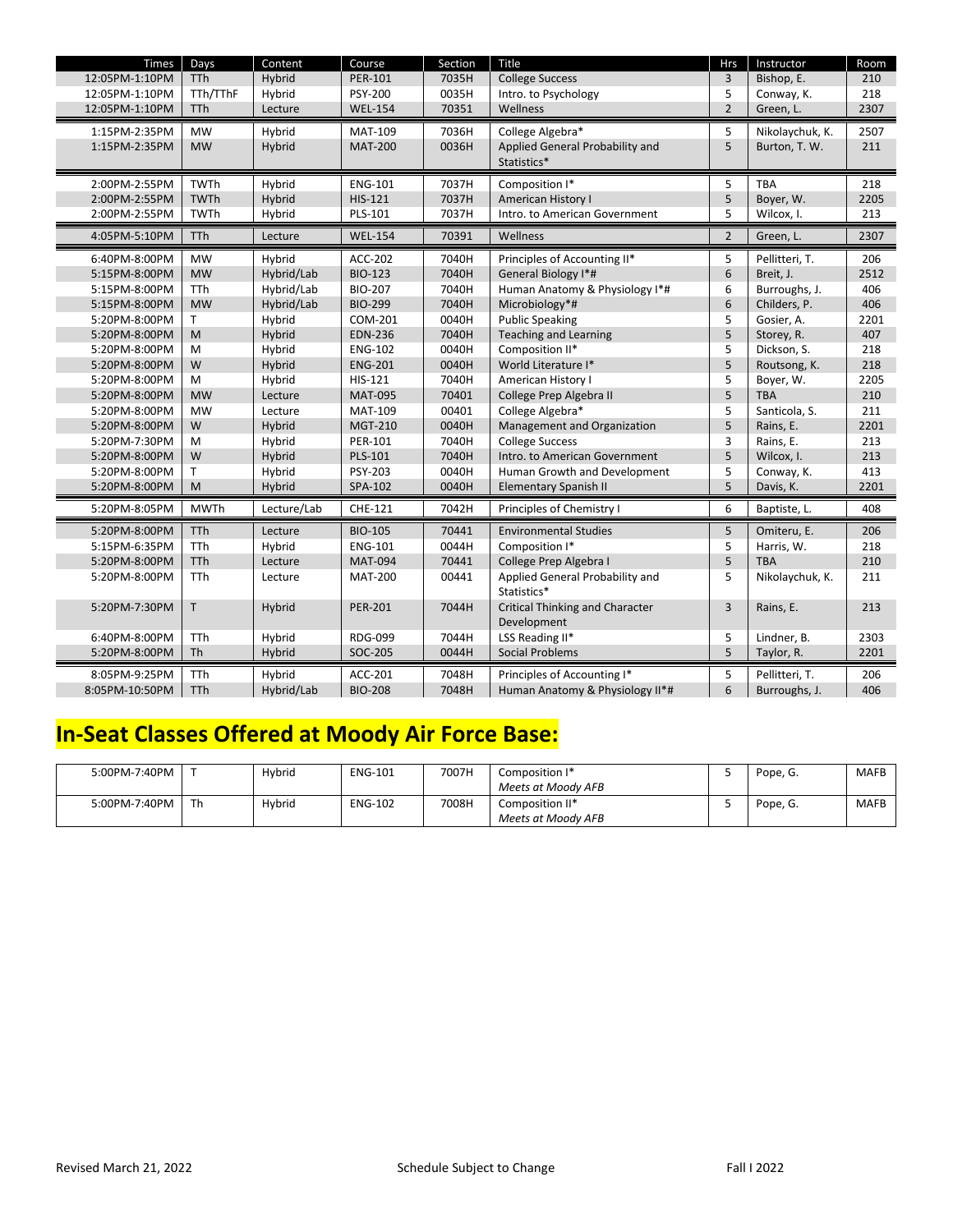## **Synchronous (Remote) Classes Offered for:**

### **Fall I (Q1) Term: August 15th – October 11th, 2022**

| <b>Course Section</b> | <b>Title</b>                                                          | <b>Hours</b>   | <b>Days</b>             | <b>Start</b> | <b>End</b> | <b>Instructor</b>                    |
|-----------------------|-----------------------------------------------------------------------|----------------|-------------------------|--------------|------------|--------------------------------------|
| ACC-201-0040H         | <b>Principles of Accounting I</b>                                     | 5              | <b>TWTH</b>             | 10:40 AM     | 11:45 AM   | Greene, Sharon                       |
| ACC-202-0009H         | <b>Principles of Accounting II</b>                                    | 5              | M                       | 8:05 PM      | 10:50 PM   | Butcher, Tara                        |
| ART-194-0021H         | <b>Art Appreciation</b>                                               | 5              | S                       | 11:20 AM     | 2:30 PM    | Gillies, Michael                     |
| ART-196-0021H         | Drawing I                                                             | 5              | $\mathsf{S}$            | 8:00 AM      | 11:10 AM   | Gillies, Michael                     |
| BIO-103-00120         | <b>Medical Terminology</b>                                            | $\overline{2}$ | Τ                       | 8:05 PM      | 10:10 PM   | Clarington, Morris                   |
| BIO-105-00402         | <b>Environmental Studies</b>                                          | 5              | <b>MTWTHF</b>           | 8:00 AM      | 9:05 AM    | TBA, Tba                             |
| BIO-111-0040H         | <b>Introduction to Pharmacology</b>                                   | 5              | S.                      | 9:00 AM      | 12:00 PM   | Silva, Maria                         |
| BIO-123-0009H         | <b>General Biology I</b>                                              | 6              | <b>MW</b>               | 5:20 PM      | 8:00 PM    | Jones, Brandi                        |
| BIO-124-0002H         | <b>General Biology II</b>                                             | 6              | W                       | 9:10 AM      | 1:50 PM    | Robinson, Angel                      |
| BIO-140-00114         | <b>Forensic Biotechnology</b>                                         | 6              | <b>TTH</b>              | 1:20 PM      | 5:15 PM    | Murray, Debra                        |
| BIO-207-0010H         | Human Anatomy and Physiology I                                        | 6              | M                       | 5:20 PM      | 10:25 PM   | James, Tiffany                       |
| BIO-208-0013H         | Human Anatomy and Physiology II                                       | 6              | <b>TTH</b>              | 10:40 AM     | 1:20 PM    | Robinson, Angel                      |
| BSM-310-0041H         | <b>Managerial Accounting</b>                                          | 5              | <b>TTH</b>              | 5:20 PM      | 7:00 PM    | Greene, Sharon                       |
|                       | <b>Advanced Business</b>                                              |                |                         |              |            |                                      |
| BSM-315-00415         | Communications                                                        | 5<br>5         | <b>TTH</b>              | 5:20 PM      | 8:00 PM    | Williams, Harlen<br>Williams, Harlen |
| BSM-320-00418         | <b>Organizational Behavior</b>                                        |                | <b>TTH</b>              | 8:05 PM      | 10:45 PM   |                                      |
| BSM-330-00415         | Human Resources Management                                            | 5              | <b>TTH</b><br><b>MW</b> | 5:20 PM      | 8:00 PM    | Warner, John                         |
| BSM-440-00415         | <b>International Business</b>                                         | 5<br>5         | <b>MWF</b>              | 5:20 PM      | 8:00 PM    | Benamon, Michael                     |
| BUS-206A-0040H        | <b>Legal Environment of Business</b><br><b>Principles of Computer</b> |                |                         | 8:00 AM      | 9:05 AM    | Greene, Sharon                       |
| CIS-210-00405         | <b>Programming I</b>                                                  | 5              | <b>MTWTHF</b>           | 11:50 AM     | 12:55 PM   | Gafoor, Mohammed                     |
| CIS-220-00407         | Data Systems Analysis & Design                                        | 5              | <b>MTWTHF</b>           | 1:00 PM      | 2:05 PM    | Gafoor, Mohammed                     |
| COM-201-0004H         | <b>Public Speaking</b>                                                | 5              | M                       | 10:40 AM     | 1:50 PM    | Bond, Amanda                         |
| COM-201-0040H         | <b>Public Speaking</b>                                                | 5              | Τ                       | 5:20 PM      | 8:00 PM    | Gosier, Angela                       |
| COM-220-0034H         | <b>Interpersonal Communication</b>                                    | 5              | <b>TTH</b>              | 10:50 AM     | 11:55 AM   | Gosier, Angela                       |
| CRJ-100-00405         | <b>Introduction to Criminal Justice</b>                               | 5              | <b>MTWTHF</b>           | 11:50 AM     | 12:55 PM   | Akers, Samuel                        |
| CRJ-200-00403         | Introduction to Criminology                                           | 5              | <b>MTWTHF</b>           | 9:15 AM      | 10:20 AM   | Akers, Samuel                        |
| ENG-097-00404         | Learning Support Services English I                                   | 5              | <b>MTWTHF</b>           | 10:40 AM     | 11:40 AM   | Johnson, Kristie                     |
| ENG-099-00404         | Learning Support Services English II                                  | 5              | <b>MTWTHF</b>           | 10:40 AM     | 11:40 AM   | Johnson, Kristie                     |
| ENG-101-0033H         | <b>Composition I</b>                                                  | 5              | <b>MW</b>               | 9:35 AM      | 10:40 AM   | Harris, William                      |
| ENG-101-0044H         | <b>Composition I</b>                                                  | 5              | <b>TTH</b>              | 5:15 PM      | 6:35 PM    | Harris, William                      |
| ENG-102-0040H         | <b>Composition II</b>                                                 | 5              | M                       | 5:20 PM      | 8:00 PM    | Dickson, Scott                       |
| ENG-201-0032H         | World Literature I                                                    | 5              | <b>MW</b>               | 8:20 AM      | 9:25 AM    | Routsong, Kerri                      |
| ENG-201-0040H         | World Literature I                                                    | 5              | W                       | 5:20 PM      | 8:00 PM    | Routsong, Kerri                      |
| ENG-210-0040H         | <b>Creative Writing</b>                                               | 5              | <b>TWTH</b>             | 1:00 PM      | 2:05 PM    | Johnson, Kristie                     |
| HIS-113-00402         | <b>World Civilization II</b>                                          | 5              | <b>MTWTHF</b>           | 8:00 AM      | 9:05 AM    | Lamarre, Lynda                       |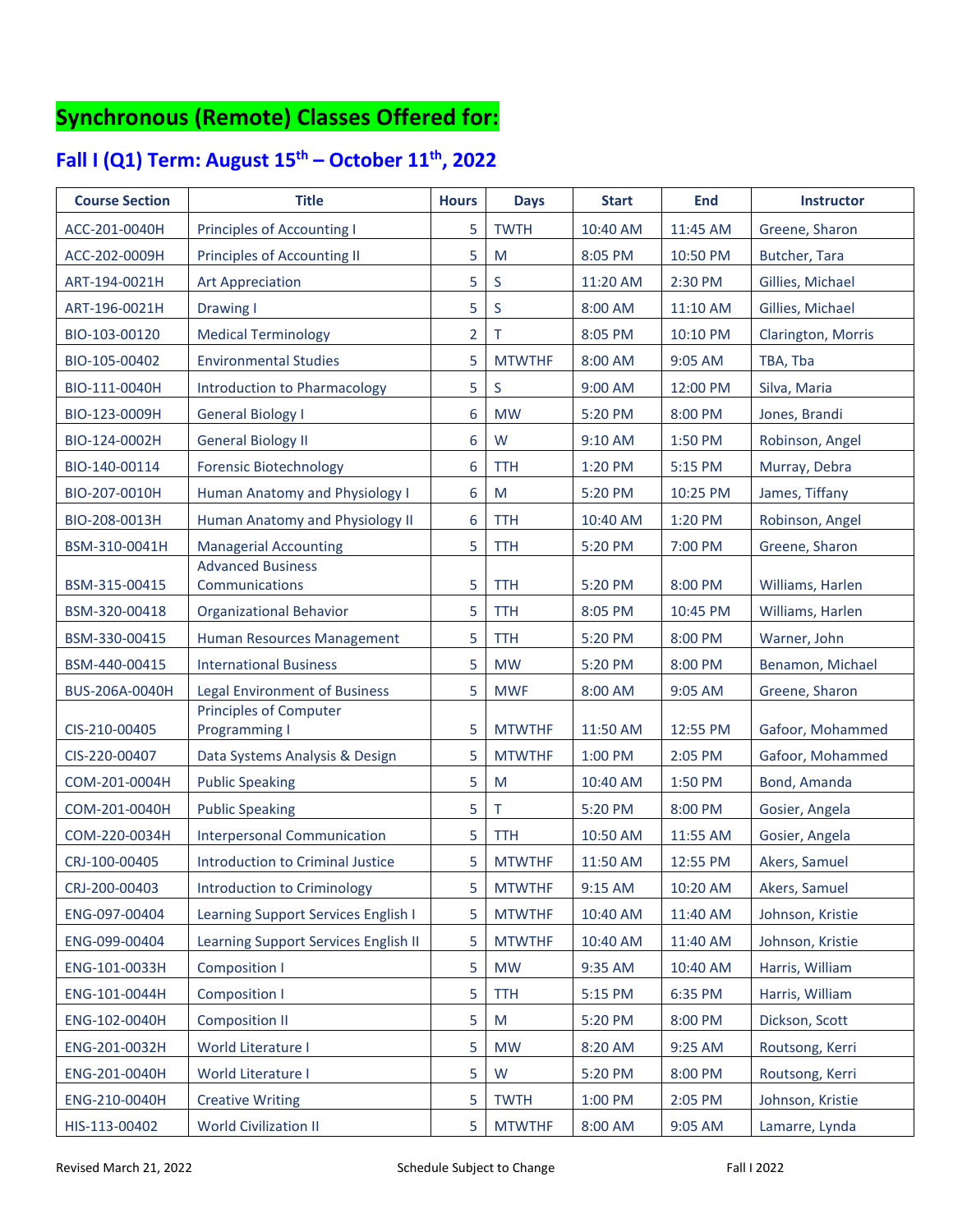| HIS-121-0035H | <b>American History I</b>                            | $\overline{5}$ | <b>TTH</b>    | 12:05 PM | 1:10 PM  | Boyer, Wendy               |
|---------------|------------------------------------------------------|----------------|---------------|----------|----------|----------------------------|
| HSE-300-00404 | <b>Emergency Management Response</b>                 | 5              | <b>MTWTHF</b> | 10:40 AM | 11:45 AM | Akers, Samuel              |
| HSE-460-00415 | Politics of Europe & Homeland<br>Security            | 5              | <b>MW</b>     | 5:20 PM  | 8:00 PM  | Akers, Samuel              |
| MAT-094-00403 | College Prep Algebra I                               | 5              | <b>MTWTHF</b> | 9:15 AM  | 10:20 AM | Greene, Sharon             |
| MAT-109-00332 | <b>College Algebra</b>                               | 5              | <b>MTWTHF</b> | 9:35 AM  | 10:40 AM | Santicola, Susan           |
| MAT-109-00401 | College Algebra                                      | 5              | <b>MW</b>     | 5:20 PM  | 8:00 PM  | Santicola, Susan           |
| MAT-112-00331 | Precalculus                                          | 5              | <b>MTWTHF</b> | 9:35 AM  | 10:40 AM | Burton, Tarn               |
| MAT-200-0036H | <b>Applied Statistics</b>                            | 5              | <b>MW</b>     | 1:15 PM  | 2:35 PM  | Burton, Tarn               |
| MAT-200-00441 | <b>Applied Statistics</b>                            | 5              | <b>TTH</b>    | 5:20 PM  | 8:00 PM  | Nikolaychuk,<br>Konstantin |
| MAT-201-0034H | Calculus I                                           | 6              | <b>MTWTHF</b> | 10:50 AM | 11:55 AM | Nikolaychuk,<br>Konstantin |
| MGT-210-0040H | Introduction to Management &<br>Organizatio          | 5              | W             | 5:20 PM  | 8:00 PM  | Rains, Edwin               |
| MUS-194-00403 | <b>Music Appreciation</b>                            | 5              | <b>MTWTHF</b> | 9:15 AM  | 10:20 AM | Mellon, Zyda               |
| PBH-305-00415 | <b>Research Methods in Health</b><br><b>Sciences</b> | 5              | <b>MW</b>     | 5:20 PM  | 8:00 PM  | McKeithen, Danielle        |
| PER-101-00418 | <b>College Success</b>                               | 3              | <b>MW</b>     | 8:05 PM  | 9:40 PM  | Smith, Brian               |
| PLS-101-0034H | <b>Introduction to American</b><br>Government        | 5              | <b>MW</b>     | 10:50 AM | 11:55 AM | Wilcox, India              |
| PLS-200-00405 | Introduction to International<br><b>Politics</b>     | 5              | <b>MTWTHF</b> | 11:50 AM | 12:55 PM | Cairns, Benjamin           |
| PSY-200-0035H | Introduction to Psychology                           | 5              | <b>TTH</b>    | 12:05 PM | 1:10 PM  | Conway, Karen              |
| PSY-203-0040H | Human Growth and Development                         | 5              | т             | 5:20 PM  | 8:00 PM  | Conway, Karen              |
| PSY-205-00407 | Psychology of Adjustment                             | 5              | <b>MTWTHF</b> | 1:00 PM  | 2:05 PM  | Ward, Mary                 |
| SOC-200-0034H | <b>Introduction to Sociology</b>                     | 5              | <b>MW</b>     | 10:50 AM | 11:55 AM | Taylor, Rebecca            |
| SOC-205-0044H | <b>Social Problems</b>                               | 5              | <b>TH</b>     | 5:20 PM  | 8:00 PM  | Taylor, Rebecca            |
| SPA-101-0033H | <b>Elementary Spanish I</b>                          | 5              | <b>TTH</b>    | 9:35 AM  | 10:40 AM | Davis, Katelan             |
| SPA-102-0040H | <b>Elementary Spanish II</b>                         | 5              | M             | 5:20 PM  | 8:00 PM  | Davis, Katelan             |
| WEL-154-00402 | Wellness                                             | $\overline{2}$ | <b>TTH</b>    | 8:00 AM  | 9:05 AM  | Hon, Christina             |

# **Online Classes Offered for:**

# **Fall I (Q1) Term: August 15th – October 11th, 2022**

| <b>Course Section</b> | <b>Title</b>                       | <b>Hours</b> |
|-----------------------|------------------------------------|--------------|
| ACC-201-20101         | <b>Principles of Accounting I</b>  | 5            |
| ACC-202-20101         | <b>Principles of Accounting II</b> | 5            |
| ART-194-20101         | <b>Art Appreciation</b>            | 5            |
| BIO-103-20101         | <b>Medical Terminology</b>         |              |
| BIO-105-20101         | <b>Environmental Studies</b>       | 5            |
| BIO-123-20101         | <b>General Biology I</b>           | 6            |
| BIO-124-20101         | <b>General Biology II</b>          | 6            |
| BIO-140-20101         | <b>Forensic Biotechnology</b>      | 6            |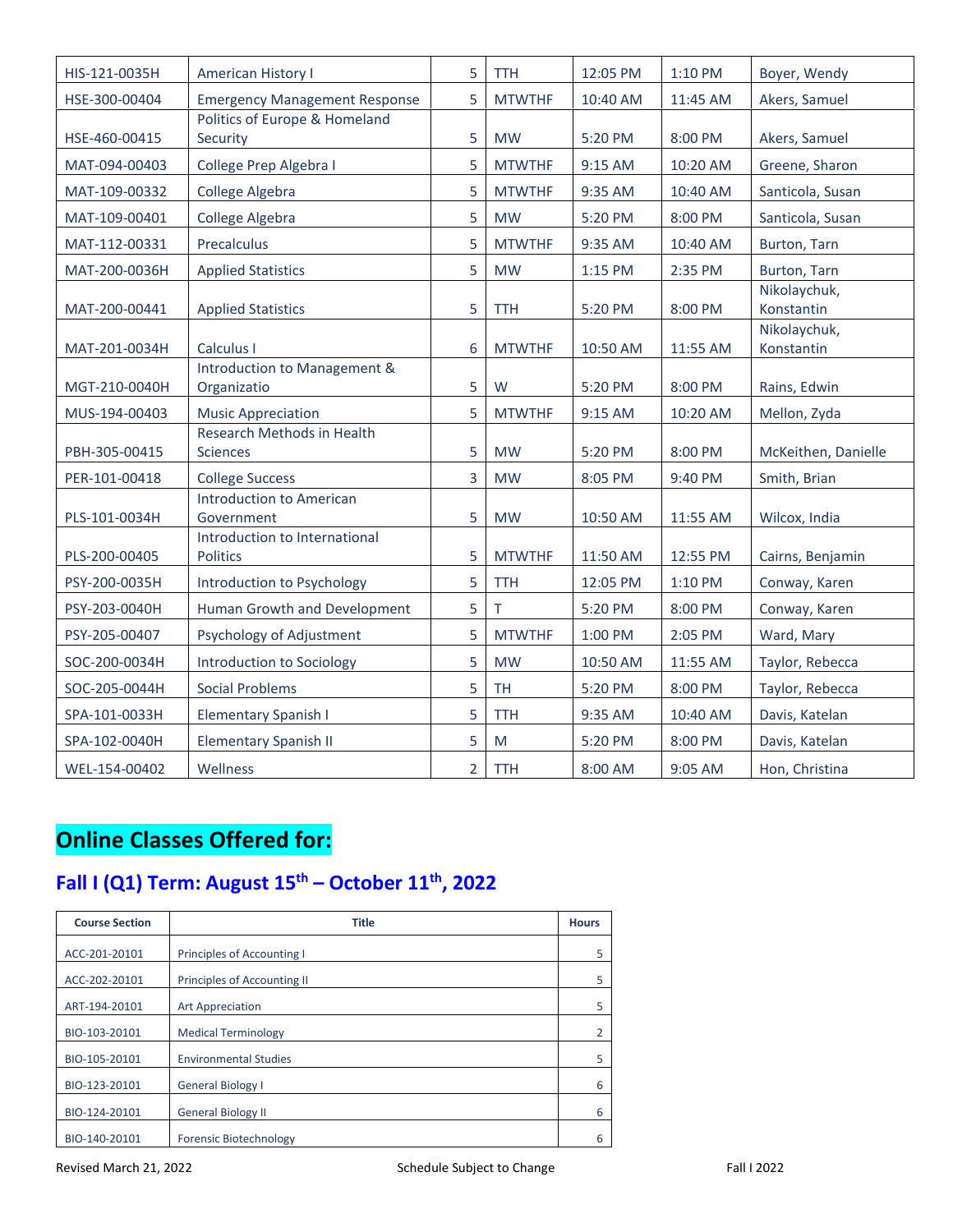| BIO-141-20101  | <b>Environmental Science</b>                    | 6              |
|----------------|-------------------------------------------------|----------------|
| BIO-207-20101  | Human Anatomy and Physiology I                  | 6              |
| BIO-208-20101  | Human Anatomy and Physiology II                 | 6              |
| BIO-211-20101  | Principles of Biology I                         | 6              |
| BIO-212-20101  | Principles of Biology II                        | 6              |
| BIO-299-20101  | Microbiology                                    | 6              |
| BSM-300-20101  | Principles of Management & Organization         | 5              |
| BSM-302-20101  | <b>Healthcare Management</b>                    | 5              |
| BSM-310-20101  | <b>Managerial Accounting</b>                    | 5              |
| BSM-312-20101  | <b>Healthcare Management</b>                    | 5              |
| BSM-315-20101  | <b>Advanced Business Communications</b>         | 5              |
| BSM-320-20101  | <b>Organizational Behavior</b>                  | 5              |
| BSM-325-20101  | <b>Organizational Development</b>               | 5              |
| BSM-330-20101  | Human Resources Management                      | 5              |
| BSM-340-20101  | <b>Operations Management</b>                    | 5              |
| BSM-345-20101  | <b>Purchasing and Global Sourcing</b>           | 5              |
| BSM-355-20101  | <b>Organizational Leadership</b>                | 5              |
| BSM-400-20101  | <b>Management Information Systems</b>           | 5              |
| BSM-410-20101  | <b>Financial Management</b>                     | 5              |
| BSM-412-20101  | Healthcare Financing & Insurance                | 5              |
| BSM-420-20101  | <b>Quality Management Systems</b>               | 5              |
| BSM-430-20101  | Principles of Supply Chain Management           | 5              |
| BSM-435-20101  | <b>Principles of Logistics Management</b>       | 5              |
| BSM-437-20101  | <b>Warehousing and Distribution Management</b>  | 5              |
| BSM-440-20101  | <b>International Business</b>                   | 5              |
| BSM-460-20101  | <b>Marketing for Managers</b>                   | 5              |
| BSM-480-20101  | <b>Strategic Management</b>                     | 5              |
| BSM-492-20101  | Capstone Course Healthcare Management           | 5              |
| BSM-497-20101  | Supply Chain Management & Logistics Projections | 5              |
| BSM-498-20101  | Sam Capstone Project                            | 5              |
| BSM-499-20101  | <b>B M Capstone Project</b>                     | 5              |
| BUS-101-20101  | <b>Financial Literacy</b>                       | 2              |
| BUS-204-20101  | <b>Business Communications</b>                  | 5              |
| BUS-206A-20101 | <b>Legal Environment of Business</b>            | 5              |
| CHE-105-20101  | <b>Descriptive Chemistry I</b>                  | 6              |
| CHE-106-20101  | <b>Descriptive Chemistry II</b>                 | 6              |
| CHE-121-20101  | Principles of Chemistry I                       | 6              |
| CHE-122-20101  | Principles of Chemistry II                      | 6              |
| CHE-250-20101  | <b>Organic Chemistry I</b>                      | 6              |
| CIS-106-20101  | <b>Introduction to Spreadsheets</b>             | 2              |
| CIS-107-20101  | Introduction to PC Database Management          | $\overline{2}$ |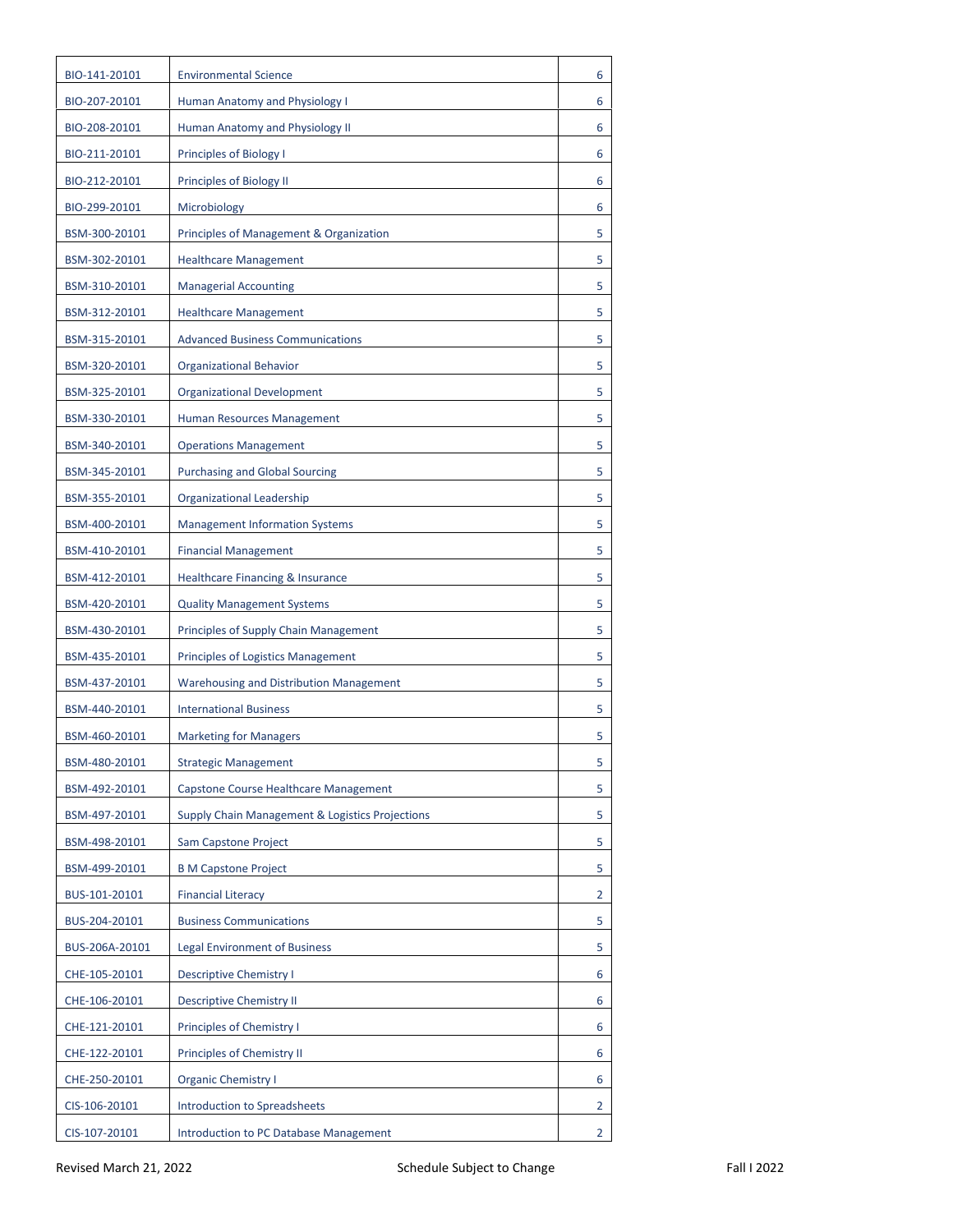| CIS-110-20101  | Intro to Computer Concepts & Application                                  | 5 |
|----------------|---------------------------------------------------------------------------|---|
| CIS-120-20101  | <b>Introduction to Computer Science</b>                                   | 5 |
| CIS-204-20101  | <b>Advanced Spreadsheet Applications</b>                                  | 5 |
| CIS-205-20101  | <b>Advanced Database Applications</b>                                     | 5 |
| CIS-210-20101  | Principles of Computer Programming I                                      | 5 |
| CIS-211-20101  | Principles of Computer Programming II                                     | 5 |
| CIS-212-20101  | <b>Web Page Development</b>                                               | 5 |
| CIS-213-20101  | Networking                                                                | 5 |
| CIS-214-20101  | <b>Data Structures</b>                                                    | 5 |
| CIS-217-20101  | <b>Cyber Information Security</b>                                         | 5 |
| CIS-220-20101  | Data Systems Analysis & Design                                            | 5 |
| CIS-230-20101  | <b>Fundamentals of Management Info Systems</b>                            | 5 |
| COM-201-20101  | <b>Public Speaking</b>                                                    | 5 |
| COM-210-20101  | Introduction to Mass Communication                                        | 5 |
| COM-220-20101  | <b>Interpersonal Communication</b>                                        | 5 |
| COM-230-20101  | Introduction to Communication Theory                                      | 5 |
| COM-240-20101  | <b>Basic News Writing and Reporting</b>                                   | 5 |
| CRJ-100-20101  | <b>Introduction to Criminal Justice</b>                                   | 5 |
| CRJ-103-20101  | <b>Criminal Procedures</b>                                                | 5 |
| CRJ-104-20101  | Juvenile Delinquency and Procedures                                       | 5 |
| CRJ-109A-20101 | <b>Probation and Parole</b>                                               | 5 |
| CRJ-200-20101  | Introduction to Criminology                                               | 5 |
| CRJ-201-20101  | <b>Criminal Investigation</b>                                             | 5 |
| CRJ-204-20101  | <b>Ethics in Criminal Justice</b>                                         | 5 |
| CRJ-208-20101  | <b>Criminal Law</b>                                                       | 5 |
| ECO-201-20101  | Macroeconomics                                                            | 5 |
| ECO-202-20101  | Microeconomics                                                            | 5 |
| EDN-216-20101  | Exploring Socio-Cultural Perspective on Diversity in Educational Settings | 5 |
| EDN-226-20101  | Investigating Critical and Contemporary Issues in Education               | 5 |
| EDN-236-20101  | <b>Teaching and Learning</b>                                              | 5 |
| ENG-099-20101  | Learning Support Services English II                                      | 5 |
| ENG-101-20101  | Composition I                                                             | 5 |
| ENG-102-20101  | <b>Composition II</b>                                                     | 5 |
| ENG-201-20101  | World Literature I                                                        | 5 |
| ENG-202-20101  | World Literature II                                                       | 5 |
| ENG-221-20101  | American Literature I                                                     | 5 |
| ENG-231-20101  | <b>British Literature I</b>                                               | 5 |
| FRE-101-20101  | <b>Elementary French</b>                                                  | 5 |
| FRE-102-20101  | <b>Elementary French II</b>                                               | 5 |
| GEO-219-20101  | <b>World Geography</b>                                                    | 5 |
| GER-101-20101  | <b>Elementary German I</b>                                                | 5 |
|                |                                                                           |   |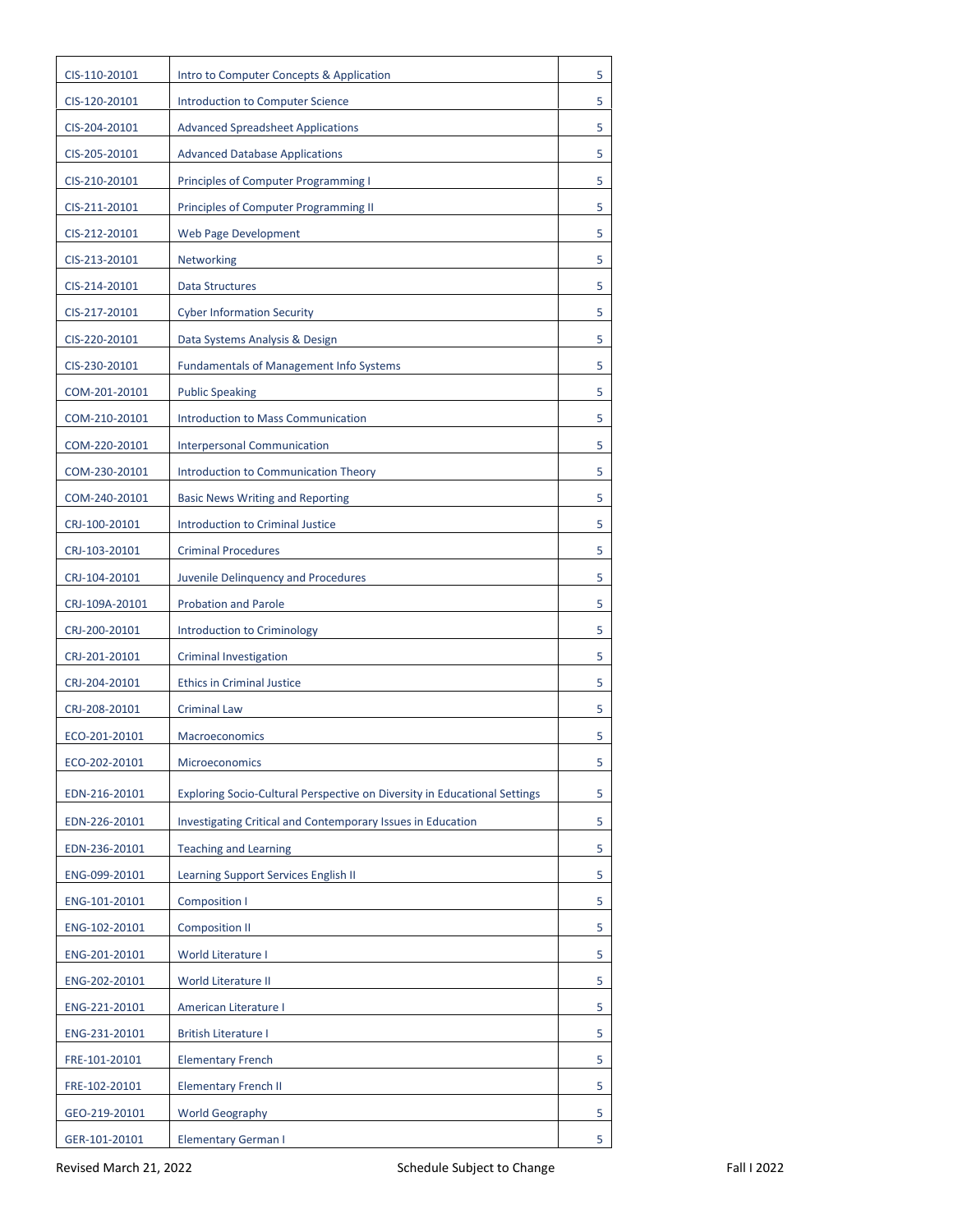| HIS-111-20101  | <b>World Civilization I</b>                       | 5 |
|----------------|---------------------------------------------------|---|
| HIS-113-20101  | <b>World Civilization II</b>                      | 5 |
| HIS-121-20101  | <b>American History I</b>                         | 5 |
| HIS-122-20101  | American History II                               | 5 |
| HIS-201-20101  | Georgia History/Constitution                      | 5 |
| HSE-101-20101  | Intro to Homeland Security & Emergency Management | 5 |
| HSE-299-20101  | <b>Terrorism and International Crime</b>          | 5 |
| HSE-460-20101  | Politics of Europe & Homeland Security            | 5 |
| HSE-470-20101  | Politics of Africa and Homeland Security          | 5 |
| HSE-480-20101  | Politics of Middle East & Homeland Security       | 5 |
| ISC-201-20101  | Life and Earth Sciences                           | 5 |
| ISC-202-20101  | <b>Physical Science and Astronomy</b>             | 5 |
| KIN-200-20101  | Introduction to Kinesiology                       | 5 |
| KIN-210-20101  | <b>Structural Kinesiology</b>                     | 5 |
| KIN-220-20101  | <b>Exercise Biochemistry</b>                      | 5 |
| MAT-009-20101  | <b>Support for College Algebra</b>                | 3 |
| MAT-094-20101  | College Prep Algebra I                            | 5 |
| MAT-095-20101  | College Prep Algebra II                           | 5 |
| MAT-103-20101  | <b>Quantitative Reasoning</b>                     | 5 |
| MAT-109-20101  | College Algebra                                   | 5 |
| MAT-109S-20101 | College Algebra-S                                 | 5 |
| MAT-112-20101  | Precalculus                                       | 5 |
| MAT-200-20101  | <b>Applied Statistics</b>                         | 5 |
| MAT-201-20101  | Calculus I                                        | 6 |
| MAT-208-20101  | <b>Foundation of Numbers and Operations</b>       | 5 |
| MAT-225-20101  | <b>Discrete Mathematics</b>                       | 5 |
| MGT-210-20101  | Introduction to Management & Organization         | 5 |
| MGT-232A-20101 | Introduction to Human Resources Management        | 5 |
| MGT-240-20101  | <b>Introduction to Materials Management</b>       | 5 |
| MUS-194-20101  | <b>Music Appreciation</b>                         | 5 |
| NTR-110-20101  | <b>Nutrition</b>                                  | 5 |
| PER-101-20101  | <b>College Success</b>                            | 3 |
| PER-201-20101  | Critical Thinking & Character Development         | 3 |
| PHY-111-20101  | <b>Introductory Physics I</b>                     | 6 |
| PHY-112-20101  | <b>Introductory Physics II</b>                    | 6 |
| PLG-110-20101  | Introduction to Law and Ethics                    | 5 |
| PLG-120-20101  | Legal Research and Writing                        | 5 |
| PLG-230-20101  | <b>Family Law</b>                                 | 5 |
| PLS-101-20101  | <b>Introduction to American Government</b>        | 5 |
| PLS-101-20DE1  | <b>Introduction to American Government</b>        | 5 |
| PLS-200-20101  | Introduction to International Politics            | 5 |